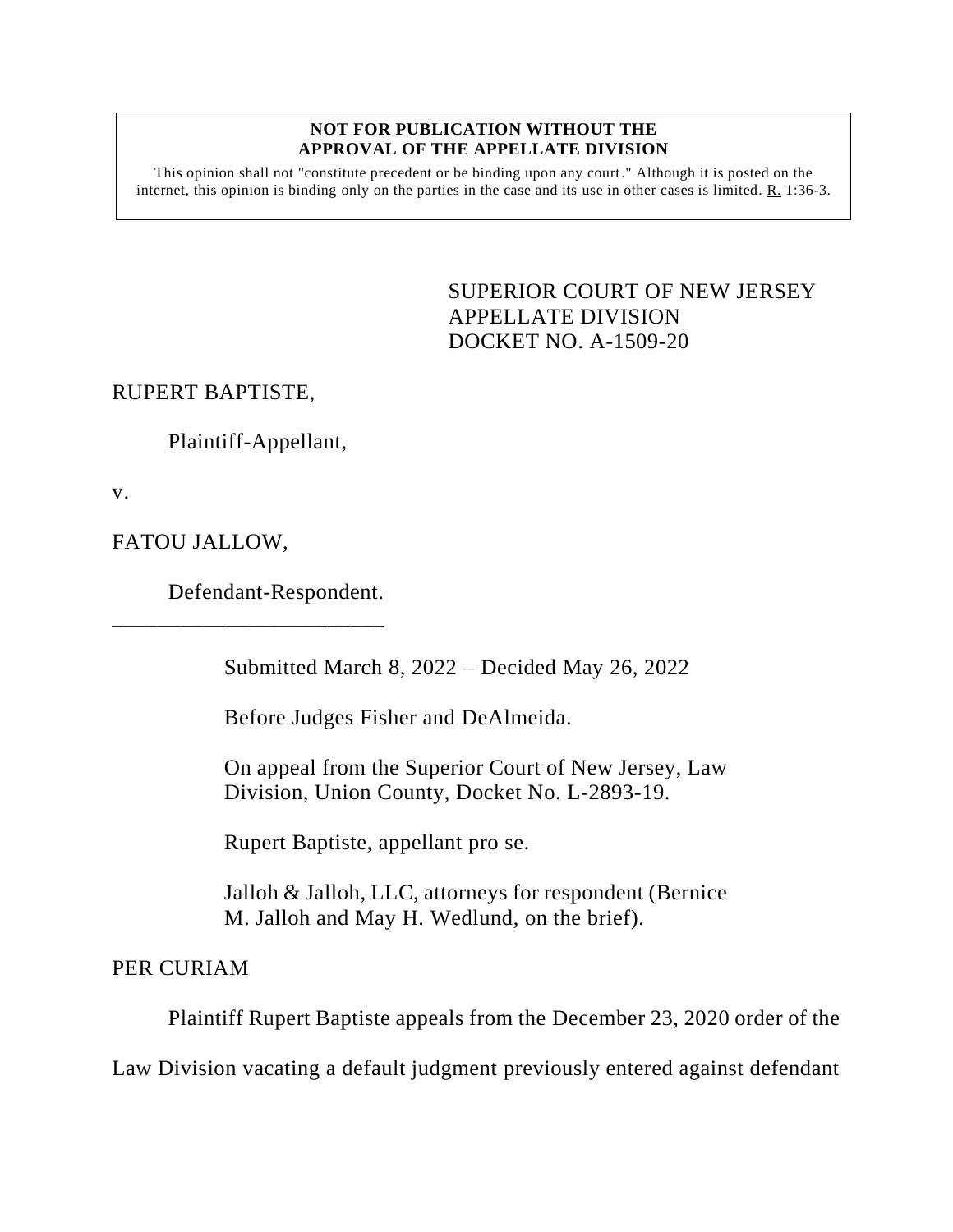Fatou Jallow and dismissing his fraud complaint on res judicata grounds. We affirm.

I.

The parties were married in 1997. Jallow had previously been married in Gambia. That marriage ended in divorce. Baptiste subsequently became convinced that Jallow was never divorced from her first husband.

In 2004, an attorney wrote to Jallow informing her that he and Baptiste had "discussed a possible cause of action concerning an annulment based on your previous marriage and your failure to produce divorce papers." Later that year, Baptiste filed a complaint for divorce alleging acts of extreme cruelty. One such act, the complaint alleged, was that

> [t]hroughout the course of the marriage between the parties, [Jallow] lied about her previous marriage. She indicated that she could not produce papers concerning her previous divorce. The papers have never been produced despite the plaintiff's request.

The 2004 divorce complaint was dismissed for lack of prosecution.

In 2006, Baptiste filed a second complaint for divorce. That complaint also sought annulment of the marriage, alleging Jallow "is still married and was never eligible to marry" Baptiste. He alleged that despite his requests, Jallow "never produced any divorce papers."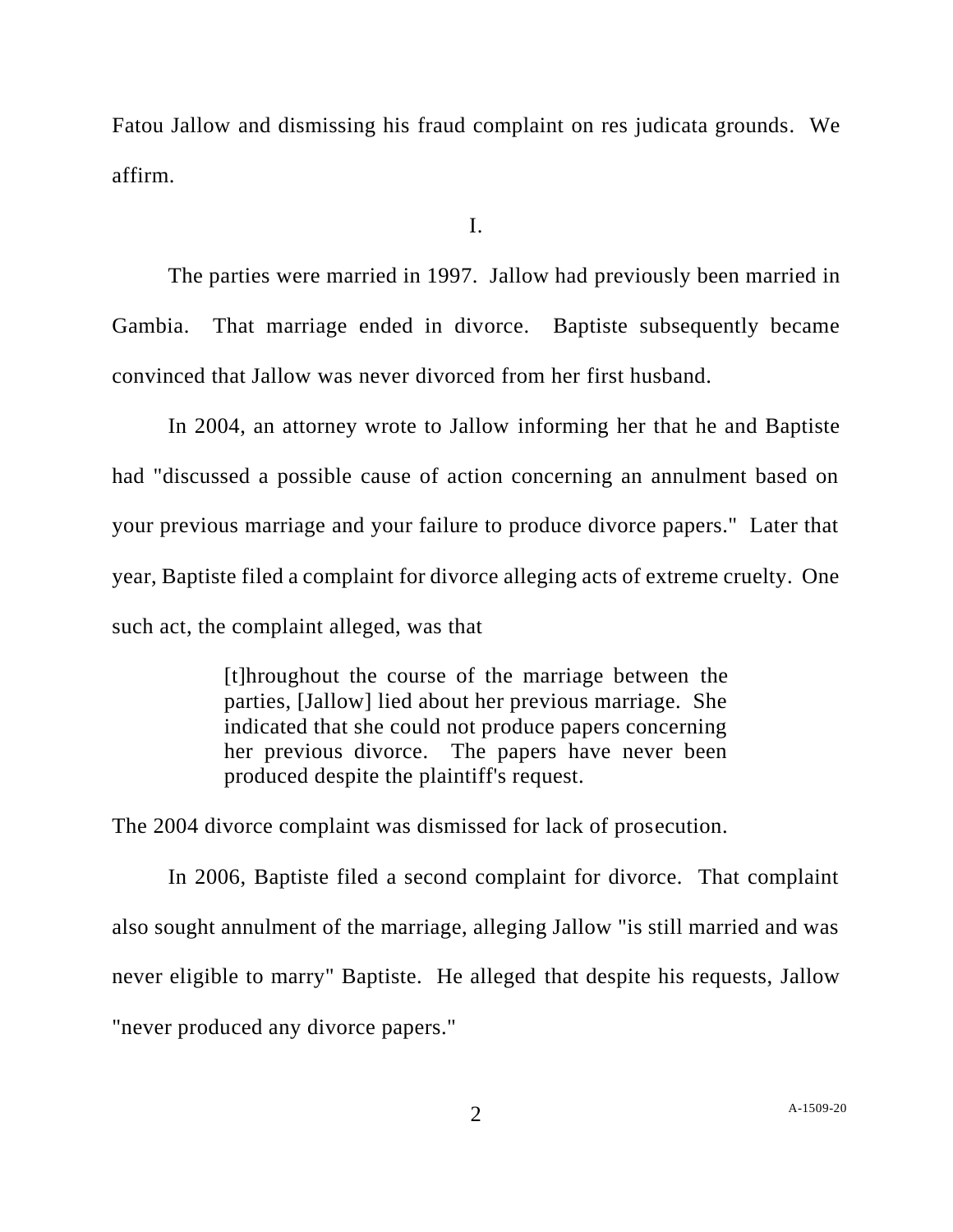Baptiste's counsel in the second divorce action obtained from Jallow's counsel an "Authentication of Divorce Certificate," as well as a "Form B Register of Divorces." The second document was stamped by the Kanifing Islamic Court, Republic of Gambia. The documents state that Jallow and her first husband were divorced on March 16, 1996.

In 2007, the parties settled the divorce complaint. After they put their settlement on the record, the court issued a judgment of divorce incorporating the terms of their agreement, which expressly stated that they had settled all claims each had raised against the other.

Post-judgment litigation concerning the marital home resulted in a second settlement agreement between the parties. A 2008 consent order directs Baptiste to pay Jallow \$70,000 from the proceeds of the sale of the home.

Baptiste made several additional post-judgment applications, including one that resulted in an August 24, 2012 order denying his motion for reconsideration of two orders dated June 22, 2012. Among other things, the June 22, 2012 orders rejected Baptiste's motion to vacate the judgment of divorce because of Jallow's alleged fraudulent misrepresentation of her marital status when the parties wed.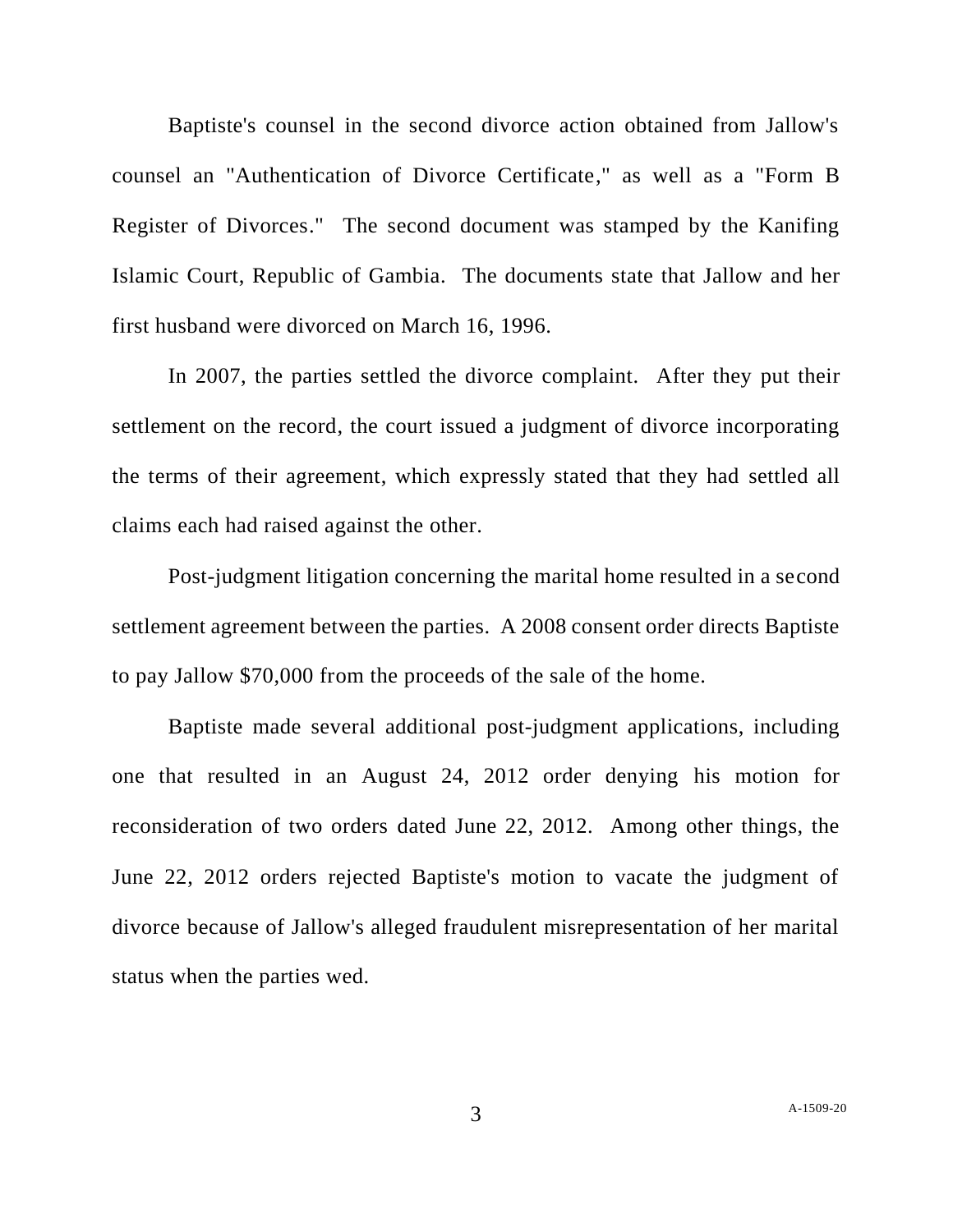We affirmed the August 24, 2012 order to the extent it concerned Jallow's

prior marriage. We held Baptiste's objections to that provision of the order had

insufficient merit to warrant more than the brief discussion that follows. R.  $2:11-3(e)(1)(E)$ . The judge properly denied [Baptiste's] motion to reconsider the provisions of the June 22, 2012 order denying a plenary hearing on his request to . . . vacate the judgment due to [Jallow's] misrepresentations of her marital status when they wed.

. . . .

With respect to the allegation of [Jallow's] fraud at the time of the marriage, the complaint [Baptiste] filed in this action sought an annulment on that ground or, in the alternative, a divorce. A pertinent decretal paragraph of the 2007 judgment states: "IT IS FURTHER ORDERED AND ADJUDGED that all issues pleaded and not resolved by the judgment are deemed abandoned." While [Baptiste] was seeking to vacate the judgment, not an annulment, the fraud that warrants relief from a judgment pursuant to Rule 4:50- 1(c) is fraud not previously discoverable by reasonable diligence. Pavlicka v. Pavlicka, 84 N.J. Super. 357, 365 (App. Div. 1964). Having alleged the same misrepresentation as grounds for an annulment and having acquired the information submitted on this motion himself, plaintiff was in no position to prevail under that standard.

[Baptiste v. Jallow-Baptiste, [No. A-0679-12](https://advance.lexis.com/document/?pdmfid=1000516&crid=53bf4831-1efc-4bdd-8d91-1a98673eb16c&pddocfullpath=%2Fshared%2Fdocument%2Fcases%2Furn%3AcontentItem%3A5C7Y-56K1-F151-1008-00000-00&pddocid=urn%3AcontentItem%3A5C7Y-56K1-F151-1008-00000-00&pdcontentcomponentid=436710&pdshepid=urn%3AcontentItem%3A5C8S-21T1-DXC7-J4M3-00000-00&pdteaserkey=sr0&pditab=allpods&ecomp=spnqk&earg=sr0&prid=4cd66549-1cd4-472f-aae4-b0a1935bceb1) (App. Div. [Apr. 9, 2014\)](https://advance.lexis.com/document/?pdmfid=1000516&crid=53bf4831-1efc-4bdd-8d91-1a98673eb16c&pddocfullpath=%2Fshared%2Fdocument%2Fcases%2Furn%3AcontentItem%3A5C7Y-56K1-F151-1008-00000-00&pddocid=urn%3AcontentItem%3A5C7Y-56K1-F151-1008-00000-00&pdcontentcomponentid=436710&pdshepid=urn%3AcontentItem%3A5C8S-21T1-DXC7-J4M3-00000-00&pdteaserkey=sr0&pditab=allpods&ecomp=spnqk&earg=sr0&prid=4cd66549-1cd4-472f-aae4-b0a1935bceb1) (slip op. at 12).]

Baptiste also filed a complaint in the United States District Court asserting

that his marriage to Jallow was null and void and a product of fraud. He sought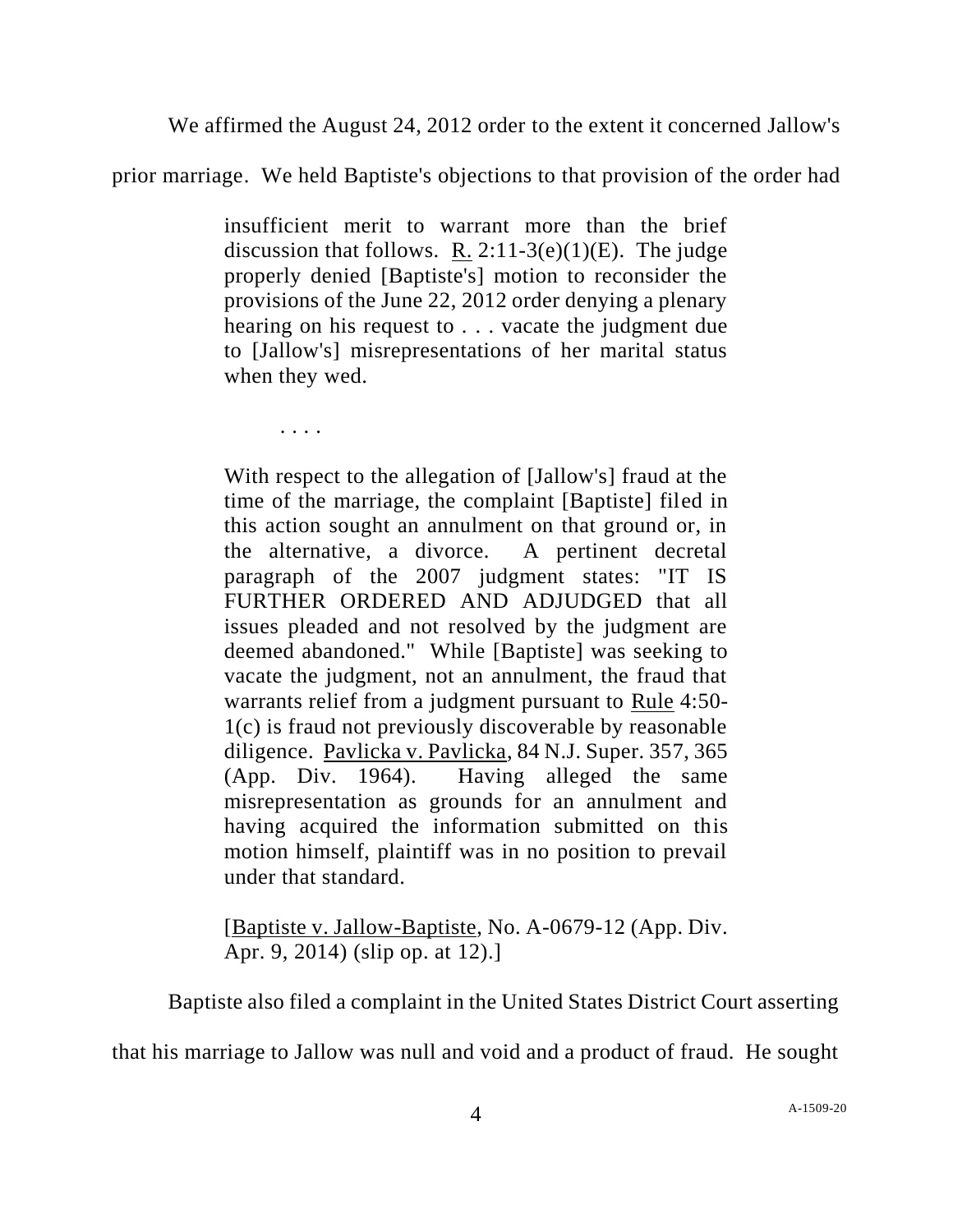monetary damages for the losses he alleged to have sustained as a result of the judgment of divorce. On June 6, 2019, the district court dismissed Baptiste's complaint for lack of jurisdiction.<sup>1</sup>

Baptiste filed the complaint in the present action in 2019. He asserts claims of marital tort, fraud, and intentional infliction of emotional distress, based on allegations that Jallow intentionally misrepresented that she was divorced at the time she married Baptiste. As damages, he seeks a monetary amount equal to the benefits Jallow received as a result of the settlement agreement incorporated into the divorce judgment, as well as additional damages, and punitive damages.

On September 23, 2020, the trial court entered a default judgment against Jallow based on Baptiste's certification that he had served her with the complaint, which she failed to answer, by registered mail. He submitted a signed return receipt card in support of his motion.

<sup>&</sup>lt;sup>1</sup> Baptiste also filed suit against the attorney who represented him in the original divorce action alleging fraud and legal malpractice. He alleged the attorney failed to exercise due and proper care to determine whether the documents produced by Jallow concerning her Gambian divorce were valid. The trial court dismissed that complaint as untimely because Baptiste knew or through the exercise of reasonable diligence should have known of his attorney's alleged acts prior to the expiration of the statute of limitations.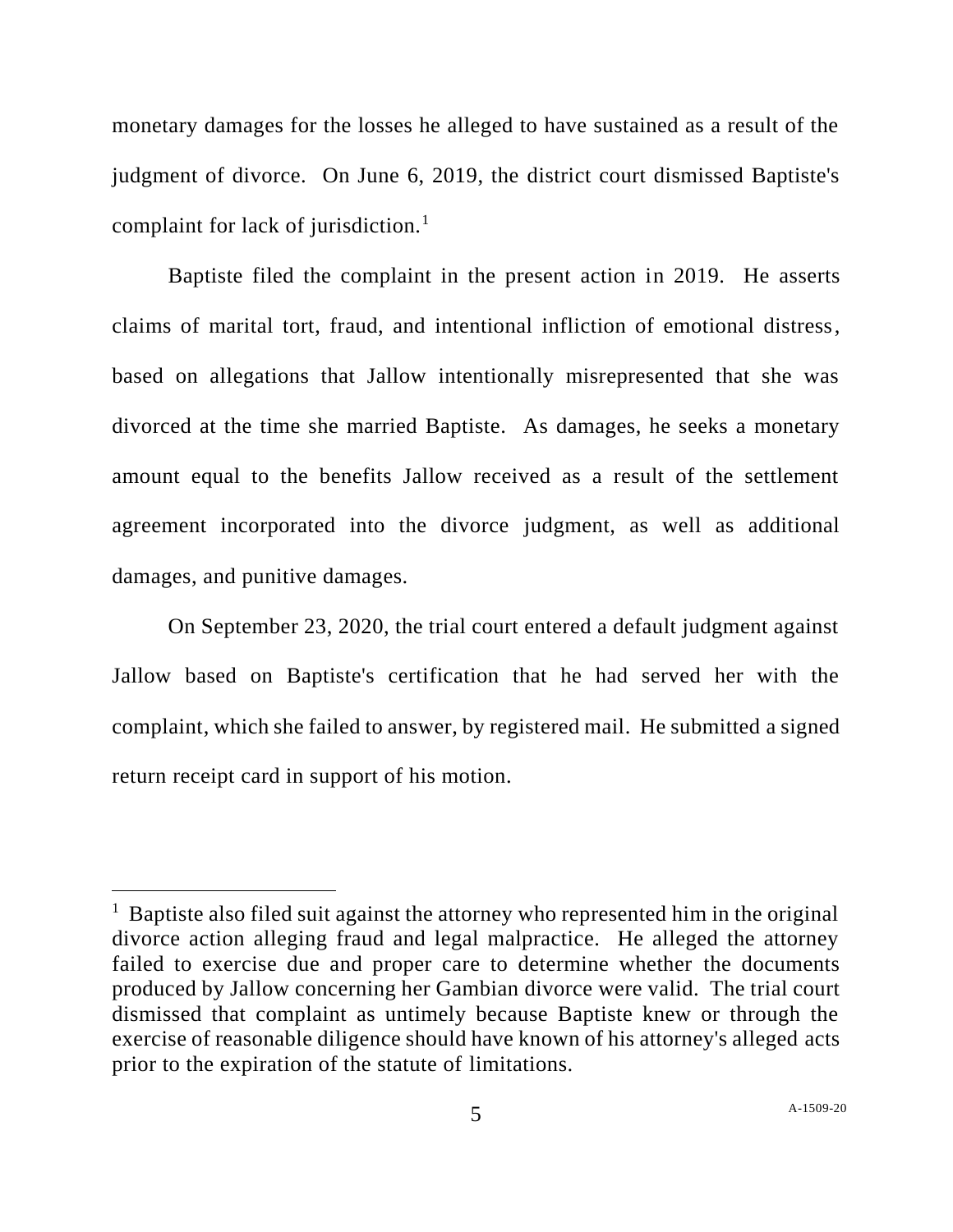Jallow subsequently moved pursuant to Rule 4:50-1 to vacate the default judgment and pursuant to Rule 4:6-2(a) to dismiss the complaint for failure to state a claim. She argued that Baptiste falsely certified that he had effectuated service of the complaint on her and that his claims of fraud relating to her prior marriage were barred by the principles of res judicata.

On December 23, 2020, the trial court issued an oral opinion granting Jallow's motion. The court found that Baptiste had not served Jallow because the copies of the complaint he mailed to her were returned by the postal service undelivered. In addition, the court found that Jallow had moved promptly to vacate the default judgment once she became aware of its existence, and had a meritorious defense to the complaint. Thus, the court concluded, Jallow had established that the default judgment entered against her should be vacated.

With respect to Jallow's motion to dismiss, the court found that Baptiste had on several occasions in judicial actions previously raised his claim that Jallow defrauded him because she was still married to her first husband when she married Baptiste. Those prior claims, the court concluded, had been resolved against Baptiste and were barred from being raised again by him under principles of res judicata. A December 23, 2020 order memorializes the court's decision.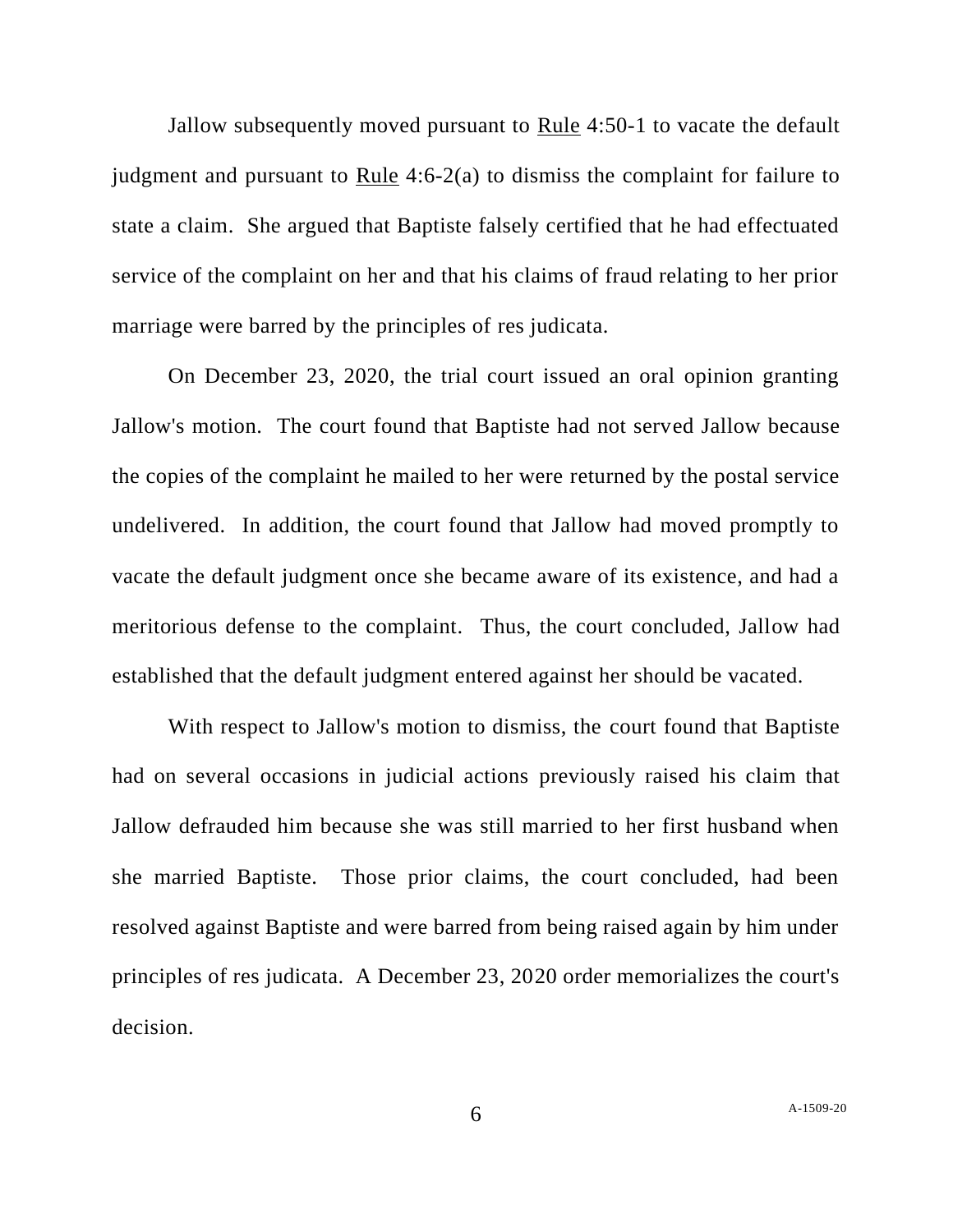This appeal follows. Baptiste argues that the trial court misapplied its

discretion when it vacated the default judgment and erred as a matter of law

when it dismissed the complaint.<sup>2</sup>

## II.

Rule 4:50-1 provides, in relevant part:

[o]n motion, with briefs, and upon such terms as are just, the court may relieve a party or the party's legal representative from a final judgment or order for the following reasons: . . . (c) fraud (whether heretofore denominated intrinsic or extrinsic), misrepresentation, or other misconduct of an adverse party; . . . or (f) any

 $2$  On February 4, 2021, the trial court entered an order, for the reasons stated on the record, sanctioning Baptiste \$9,835 pursuant to Rule 1:4-8 for having filed the complaint in bad faith. Baptiste claims that on March 21, 2021, he filed an amended notice of appeal to include a challenge to the February 4, 2021 order. The court, however, has no record of Baptiste having filed an amended notice of appeal mentioning the February 4, 2021 order. He includes in the appendix to his brief a notice of appeal dated March 24, 2021, which mentions only the December 23, 2020 order and contains no indication that it was filed with the court. In addition, Baptiste includes in his appendix a case information statement dated January 15, 2020, which indicates that he is appealing the February 4, 2021 order entered more than a year after the date on the case information statement. This document contains no indication it was filed with the court and the court record contains no case information statement mentioning the February 4, 2021 order. There is, therefore, an absence of a record entry establishing an appeal of the February 4, 2021 order. In addition, even if Baptiste had appealed the February 4, 2021 order, he failed to perfect that appeal because he did not file a copy of the transcript of the trial court's statement of reasons supporting the order. See R. 2:5-3(a); Cipala v. Lincoln Tech. Inst., 179 N.J. 45, 55 (2004). We do not, therefore, consider Baptiste's arguments with respect to the February 4, 2021 order. On April 26, 2021, we denied Baptiste's motion for a stay of the February 4, 2021 order.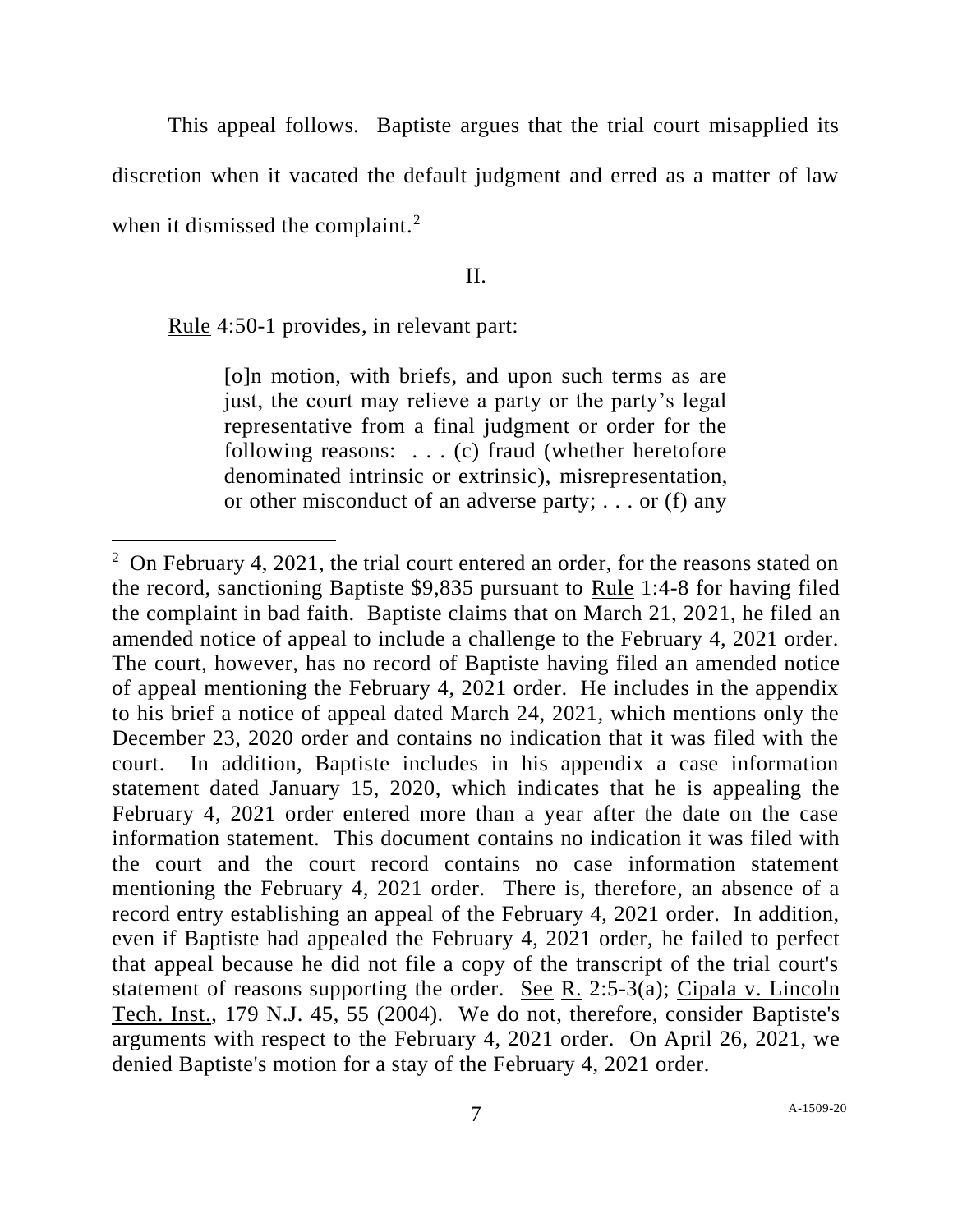other reason justifying relief from the operation of the judgment or order.

An application to set aside an order pursuant to Rule 4:50-1 is addressed to the motion judge's sound discretion, which should be guided by equitable principles. Hous. Auth. of Morristown v. Little, 135 N.J. 274, 283 (1994). A trial court's determination under Rule 4:50-1 is entitled to substantial deference and will not be reversed in the absence of a clear abuse of discretion. US Bank Nat'l Ass'n v. Guillaume, 209 N.J. 449, 467 (2012). To warrant reversal of the court's order, Baptiste must show that the decision was "made without a rational explanation, inexplicably departed from established policies, or rested on an impermissible basis." Ibid. (quoting Iliadis v. Wal-Mart Stores, Inc., 191 N.J. 88, 123 (2007)).

In determining whether a party should be relieved from a judgment or order, courts must balance "the strong interests in the finality of litigation and judicial economy with the equitable notion that justice should be done in every case." See Jansson v. Fairleigh Dickinson Univ., 198 N.J. Super. 190, 193 (App. Div. 1985). Where a procedural violation is involved, additional considerations are implicated, namely, "'[t]he defendant's right to have the plaintiff comply with procedural rules<sup>[, which]</sup> conflicts with the plaintiff's right to an adjudication of the controversy on the merits.'" Abtrax Pharms. v. Elkins-Sinn, 139 N.J. 499, 513 (1995) (quoting Zaccardi v. Becker, 88 N.J. 245, 252 (1982)).

8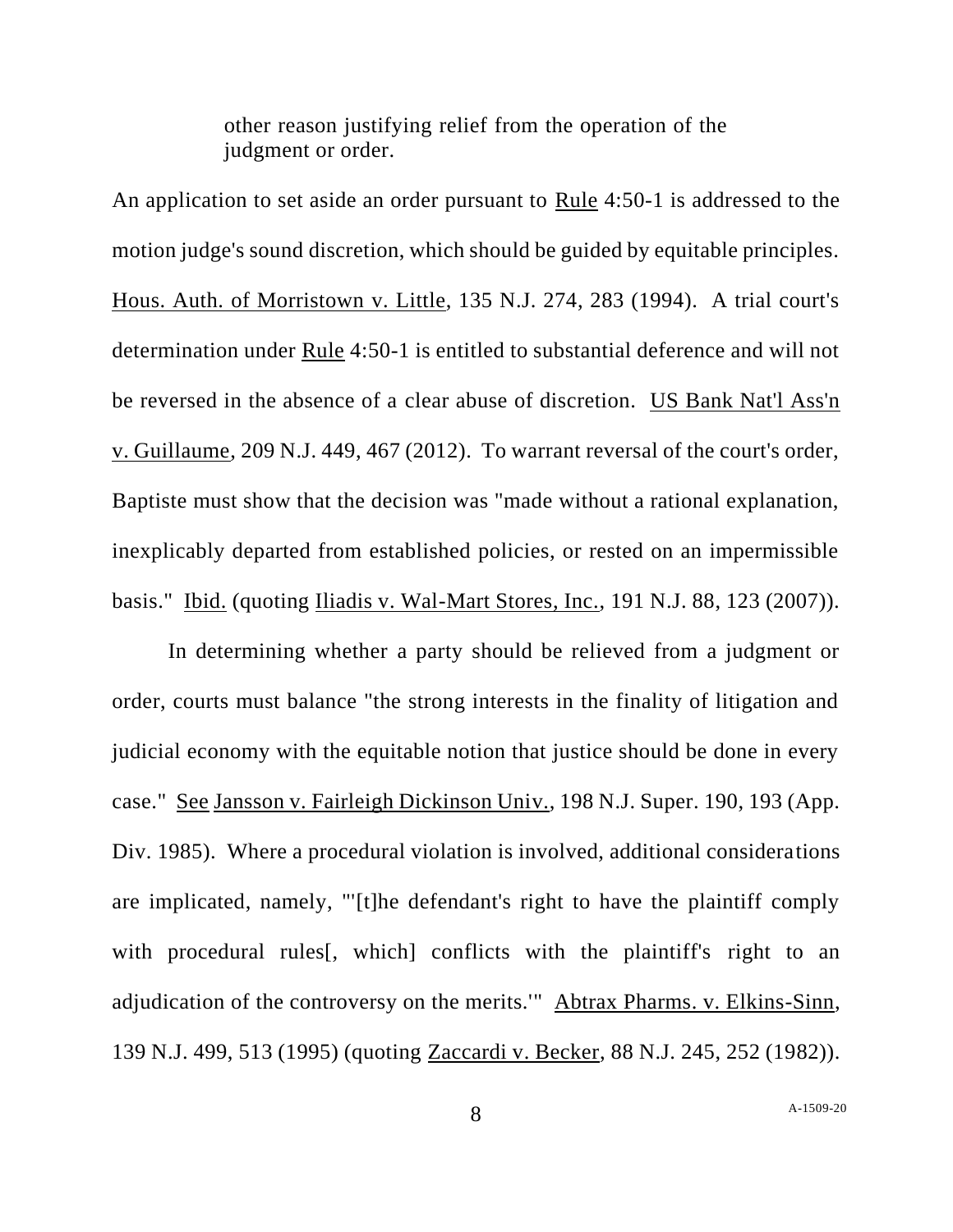In all cases, however, "'justice is the polestar and our procedures must ever be moulded and applied with that in mind.'" Jansson, 198 N.J. Super. at 195 (quoting N.J. Highway Auth. v. Renner, 18 N.J. 485, 495 (1955)).

Relief under Rule 4:50-1(f) is available only when "truly exceptional circumstances are present." Little, 135 N.J. at 286 (quoting Baumann v. Marinaro, 95 N.J. 380, 395 (1984)). "The movant must demonstrate the circumstances are exceptional and enforcement of the judgment or order would be unjust, oppressive or inequitable." Johnson v. Johnson, 320 N.J. Super. 371, 378 (App. Div. 1999) (quoting Quagliato v. Bodner, 115 N.J. Super. 133, 138 (App. Div. 1971)).

We have carefully reviewed the record and find no basis on which to conclude that the trial court mistakenly exercised its discretion when it vacated the default judgment against Jallow. The default judgment was based on Baptiste's representations that he had served Jallow with the complaint by registered mail and that she failed to file an answer. His motion was supported by a signed return receipt card associated with the relevant mailings.

However, once Jallow became aware of the complaint when she received notice that a proof hearing had been scheduled, she promptly moved to vacate the default judgment. Her motion was supported by postal service records that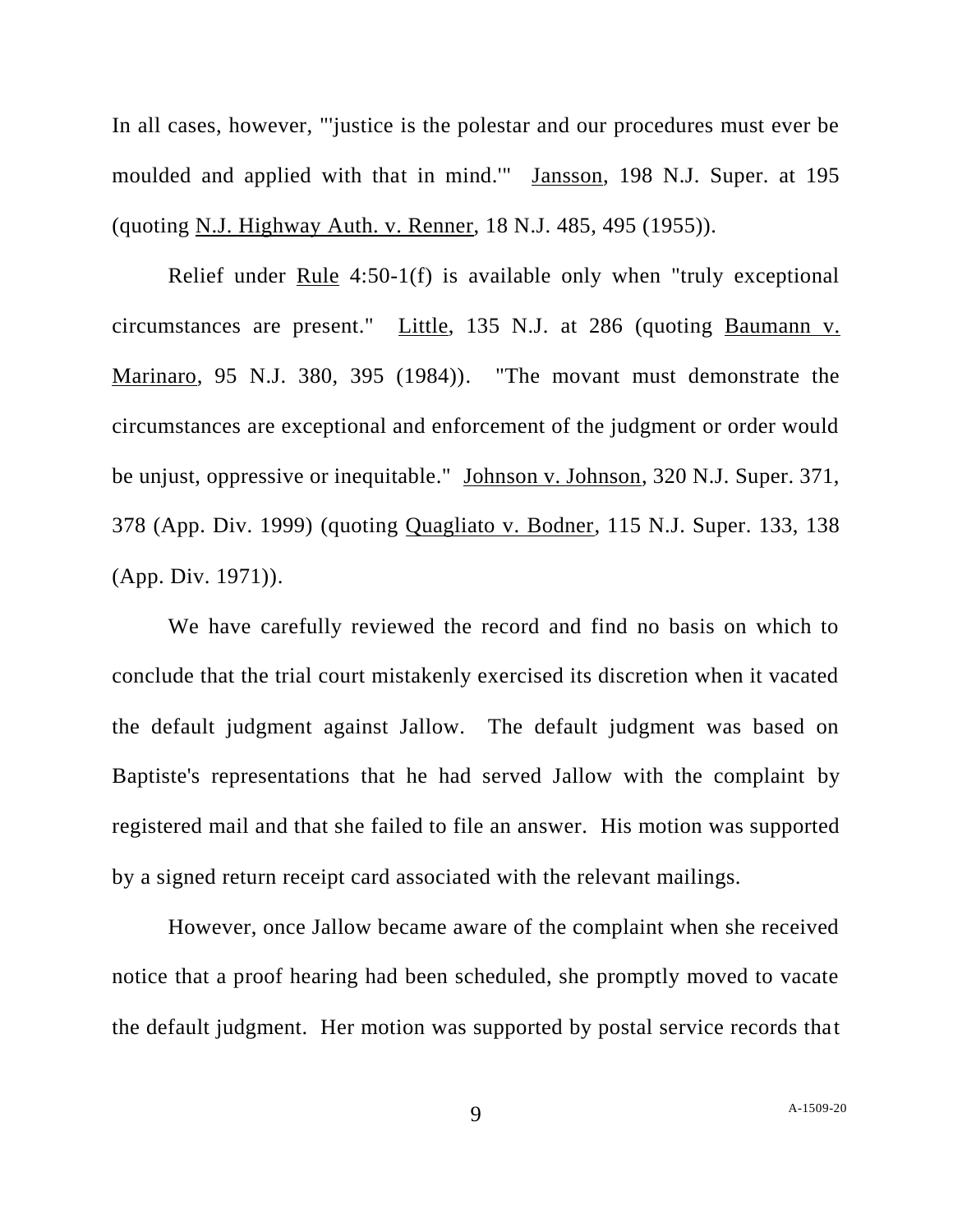unequivocally establish that the copies of the complaint that Baptiste mailed to Jallow were returned by the postal service undelivered. Because the mail had not been delivered by the postal service, the validity of the signed return receipt card was called into question. The record also establishes that Jallow had a meritorious defense to the complaint, further justifying the trial court's decision to vacate the default judgment.

## III.

We apply a de novo standard of review to trial court's order dismissing a complaint under Rule 4:6-2(e). See Stop & Shop Supermarkets Co. v. Cty. of Bergen, 450 N.J. Super. 286, 290 (App. Div. 2017) (quoting Teamsters Loc. 97 v. State, 434 N.J. Super. 393, 413 (App. Div. 2014)). Under the rule, we owe no deference to the motion judge's conclusions. Rezem Fam. Assocs., LP v. Borough of Millstone, 423 N.J. Super. 103, 114 (App. Div. 2011). "[O]ur inquiry is limited to examining the legal sufficiency of the facts alleged on the face of the complaint." Printing Mart-Morristown v. Sharp Elecs. Corp., 116 N.J. 739, 746 (1989). However, "[a] pleading should be dismissed if it states no basis for relief and discovery would not provide one." Rezem Fam. Assocs., 423 N.J. Super. at 113.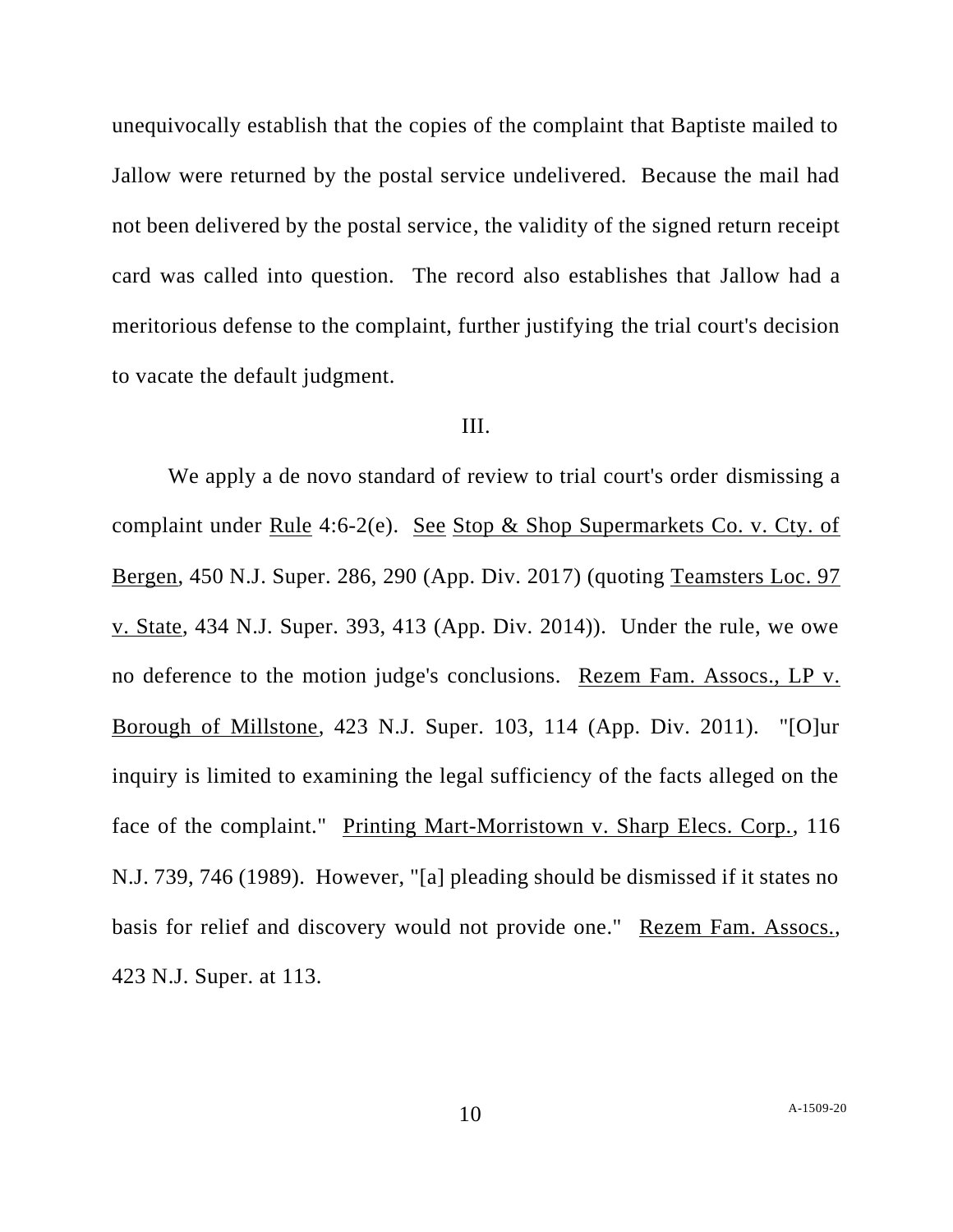"The application of res judicata is a question of law . . . ." Selective Ins. Co. v. McAllister, 327 N.J. Super. 168, 173 (App. Div. 2000). "The term 'res judicata' refers broadly to the common [] law doctrine barring re[-]litigation of claims or issues that have already been adjudicated." Velasquez v. Franz, 123 N.J. 498, 505 (1991). "The application of res judicata doctrine requires substantially similar or identical causes of action and issues, parties, and relief sought." Culver v. Ins. Co. of N. Am., 115 N.J. 451, 460 (1989). "In addition, there must be a 'final judgment by a court or tribunal of competent jurisdiction.'" Ibid. (quoting Charlie Brown of Chatham v. Bd. of Adjustment, 202 N.J. Super. 312, 327 (App. Div. 1985)). The doctrine was created to avoid burdening the parties and the courts with re-litigation, and to prevent inconsistent decisions on the same matters. Velasquez, 123 N.J. at 505. The principle "contemplates that when a controversy between parties is once fairly litigated and determined it is no longer open to re[-]litigation." Lubliner v. Bd. of Alcoholic Beverages Control, 33 N.J. 428, 435 (1960).

The record amply supports the trial court's conclusion that Baptiste raised his claim that Jallow fraudulently married him while still married to her first husband in more than one judicial forum. Baptiste alleged that claim in his divorce complaint. He subsequently settled the divorce action in 2007,